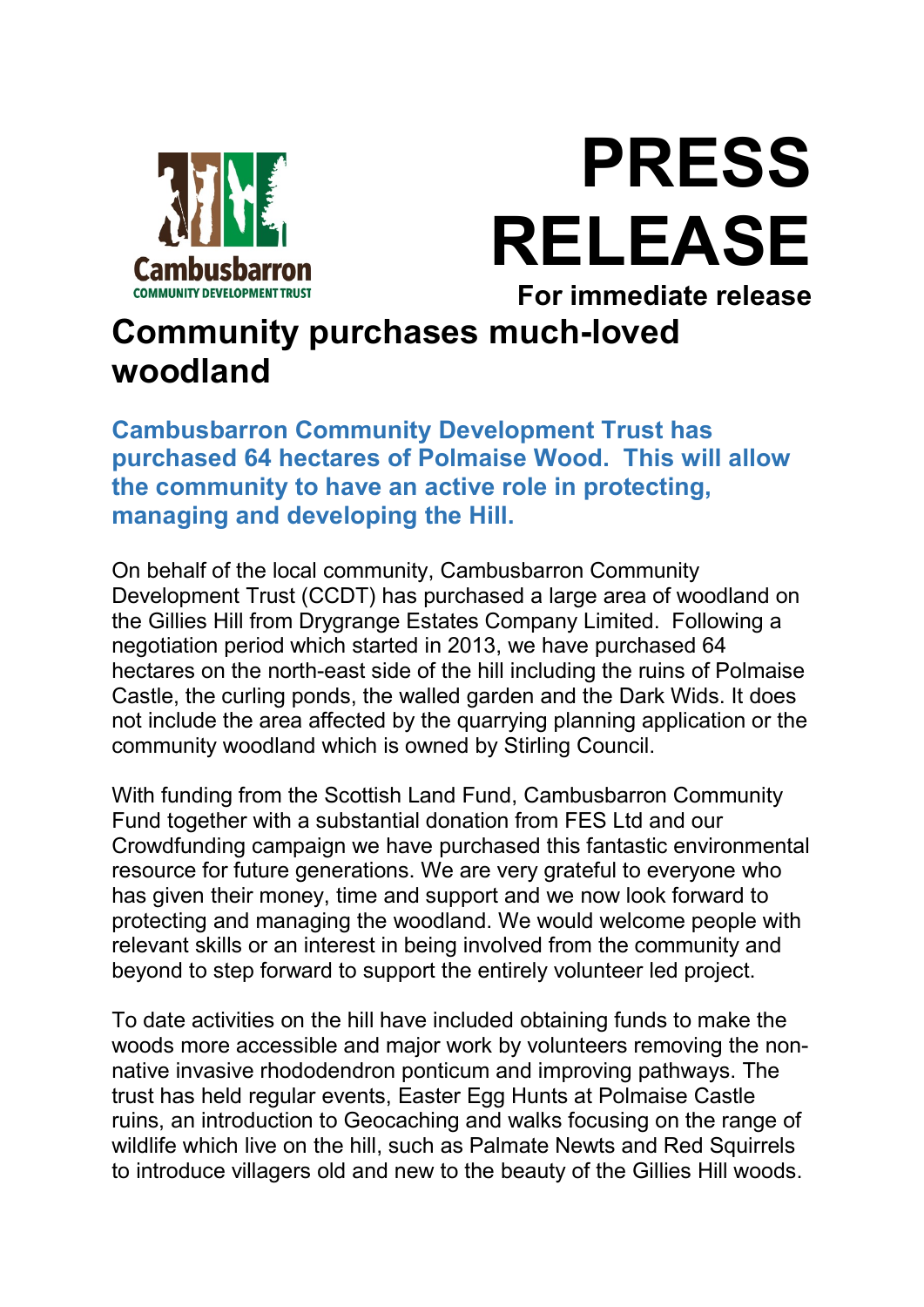Quote on behalf of CCDT Ann Finlayson. "This has taken a long time but we are delighted to make this announcement to the community that the future of Gillies Hill is secure."

Quote on behalf of the community council and the residents of Cambusbarron I am delighted to congratulate CCDT and their supporters on the acquisition of 64 hectares of Gillies Hill as a community resource. The process was a long and, at times difficult, but their perseverance has brought an amazing result. We can all look forward to many more generations enjoying the Hill and walking in the steps of those in the past. It will be a privilege to work with CCDT towards creating an environment for all: Cambusbarron is lucky to have this resource.

Marion MacAllister chair Cambusbarron Community Council

We will be celebrating the purchase on 31/8/19 with an afternoon tea in the Community Centre from 14.00 until 16.00 to which all are welcome to attend to find out more about this exciting new development for the community and share any ideas they may have.

The CCDT welcomes enquiries from anyone interested in becoming involved in any way with the project – enquiries can be made by emailing admin@ccdt.org.uk.

Ends

Photos:

- 1. CCDT Logo
- 2. Bruce Crawford and volunteers
- People in photo (L to R)

Richard Norman (CCDT Chair), Bruce Crawford (MSP), Jane Bain (CCDT and Cambusbarron Village Nursery), Marion MacAllister (CCC), Melisa Nelson (CCDT and CCC), Ann Finlayson (CCDT and CCC), Emma King (CCDT), Douglas Campbell (CCC)

CCC- Cambusbarron Community Council

CCDT – Cambusbarron Community Development Trust

- 3. The monster Scots Pine after clearance photo credit Rob Trevis-Smith.
- 4. Gillies Hill walk

## Notes to Editors

• Formed in June 2010, the CCDT is now a Scottish Charitable incorporated Organisation (SCIO), promoting and responding to the needs and interests of the Cambusbarron community for the benefit